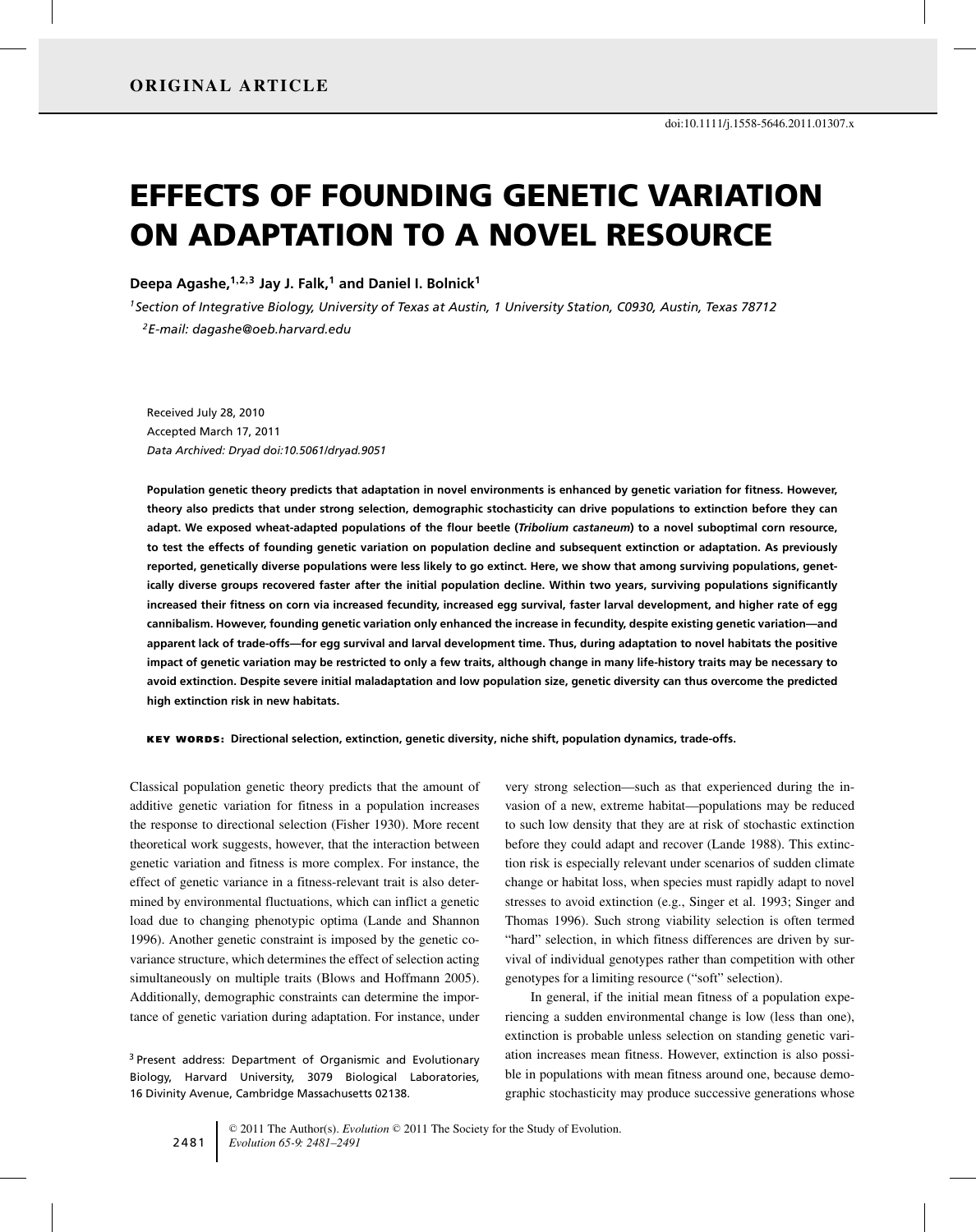realized reproductive rates are below their mean expectation, causing population decline (Shaffer 1981; Gomulkiewicz and Holt 1995; Whitlock et al. 2003; Orr and Unckless 2008). A few recent empirical studies support these predictions, showing that initial population size greatly influences population persistence. Under strong directional selection from heat stress, *Drosophila birchii* populations derived from larger populations (thus harboring more genetic variation) persisted longer (Willi and Hoffmann 2009). Bell and Gonzalez (2009) also showed that under a novel salt stress, experimental yeast populations with greater initial size had a higher probability of evolutionary rescue, presumably because they had greater initial variation. A number of previous experiments have also shown that inbred populations with low overall genetic variation have a slower response to artificial selection (e.g., Wade et al. 1996; Reed et al. 2003). However, the predicted effects of standing genetic variation on the rate and probability of evolutionary rescue under hard selection have not been demonstrated in an experimental system.

The dynamics of founder populations under extreme environmental change (imposing hard selection) are typically densityindependent, because initial fitness is very low and population growth is typically negative. The dynamics may be divided into three phases: (1) an initial decline in population size, in which populations are increasingly susceptible to deterministic or stochastic extinction (2) a transition phase, in which populations persist at near-zero growth rates but are still vulnerable to stochastic extinction, and (3) a recovery phase, when populations successfully adapt to the habitat and regain a positive growth rate and lower probability of extinction (Gomulkiewicz and Holt 1995). During these dynamics, selection can decrease population size as well as genetic variance for fitness, both of which increase the risk of extinction. Therefore, the strength of selection relative to the initial population size and genetic variation will determine the length of each phase and the mechanism and consequences of the evolutionary rescue. During the first phase, selection could favor a novel or existing beneficial allele, causing a "hard" selective sweep (distinct from hard selection discussed above) in which a single initially rare genotype is fixed in the population and genetic variation is rapidly lost. Alternatively, a previously existing deleterious or neutral allele can become selectively favored and sweep to fixation. If the initial frequency of the favored allele is sufficiently high, this can cause a "soft" selective sweep where relatively less genetic variation—particularly around the selected locus—is lost to hitchhiking (Przeworski et al. 2005). A third possibility is that a subset of previously existing genotypes can persist by chance via genetic drift. The distinction between these mechanisms is important because the subsequent transition and recovery phases depend on the amount and nature of genetic variation persisting after the initial decline. A hard selective sweep tends to rapidly erode genetic variation; genetic drift can sometimes retain some variation; and a soft selective sweep may retain much more variation depending on initial allele frequency. In sexual species, persistent variation can subsequently facilitate the rise of novel adaptive genotypes via recombination (Barton and Charlesworth 1998). Thus, if a hard selective sweep occurs early during the invasion of a novel habitat, the rate of population recovery is limited by the absolute fitness of surviving genotypes or the number of newly arising beneficial mutations (Orr and Unckless 2008). In contrast, maintenance of genetic variation during the transition phase decreases the dependency on new mutations, with the potential for a late selective sweep of ancestral and/or novel recombinant genotypes.

Which of these scenarios plays a more prominent role during adaptation after a sudden environmental change is unclear. However, they may be distinguished by measuring the rates of population decline and recovery in populations with varying degrees of founding genetic variation. In case of a selective sweep (whether hard or soft), populations carrying more copies of beneficial alleles should decline slowly and recover fast. In contrast, genetic drift will result in large variance in population performance that is uncorrelated with initial allelic composition. However, individual heterogeneity can reduce the risk of extinction from demographic stochasticity (Fox 2005). Hence populations founded with high genetic diversity should have lower variance in performance compared to genetically depauperate populations. Finally, if recombination between beneficial alleles is important for evolutionary rescue, greater allelic diversity in the population during the transition phase should promote subsequent population recovery. Here we attempt to distinguish the role of these various factors using experimental populations that were allowed to evolve in a novel habitat conferring very low initial fitness.

In a previous paper (Agashe 2009), we showed that founding genetic variation significantly decreased extinction in flour beetle (*Tribolium castaneum*) populations, both on their ancestral resource (wheat) and in habitats containing a new resource (corn, either alone or in addition to wheat). Here, we use a subset of populations from that previous study to determine the impact of genetic variation during the three phases of population dynamics in a novel habitat (see above), and specifically on subsequent evolutionary rescue. We focus on the populations reared on the stressful novel resource (corn only), which faced strong directional selection for increased fitness on the new resource. We allowed these populations to evolve on the new resource for two additional years beyond the experiments described in Agashe (2009), and determined the role of founding genetic variation as they recovered via a resource niche shift. Such shifts in resource use play a critical role in natural populations, such as mediating response to climate change (Singer et al. 1993) and ecological divergence (e.g., Singer and McBride 2010) and speciation (Schluter 2000). Hence, understanding the role of genetic variation during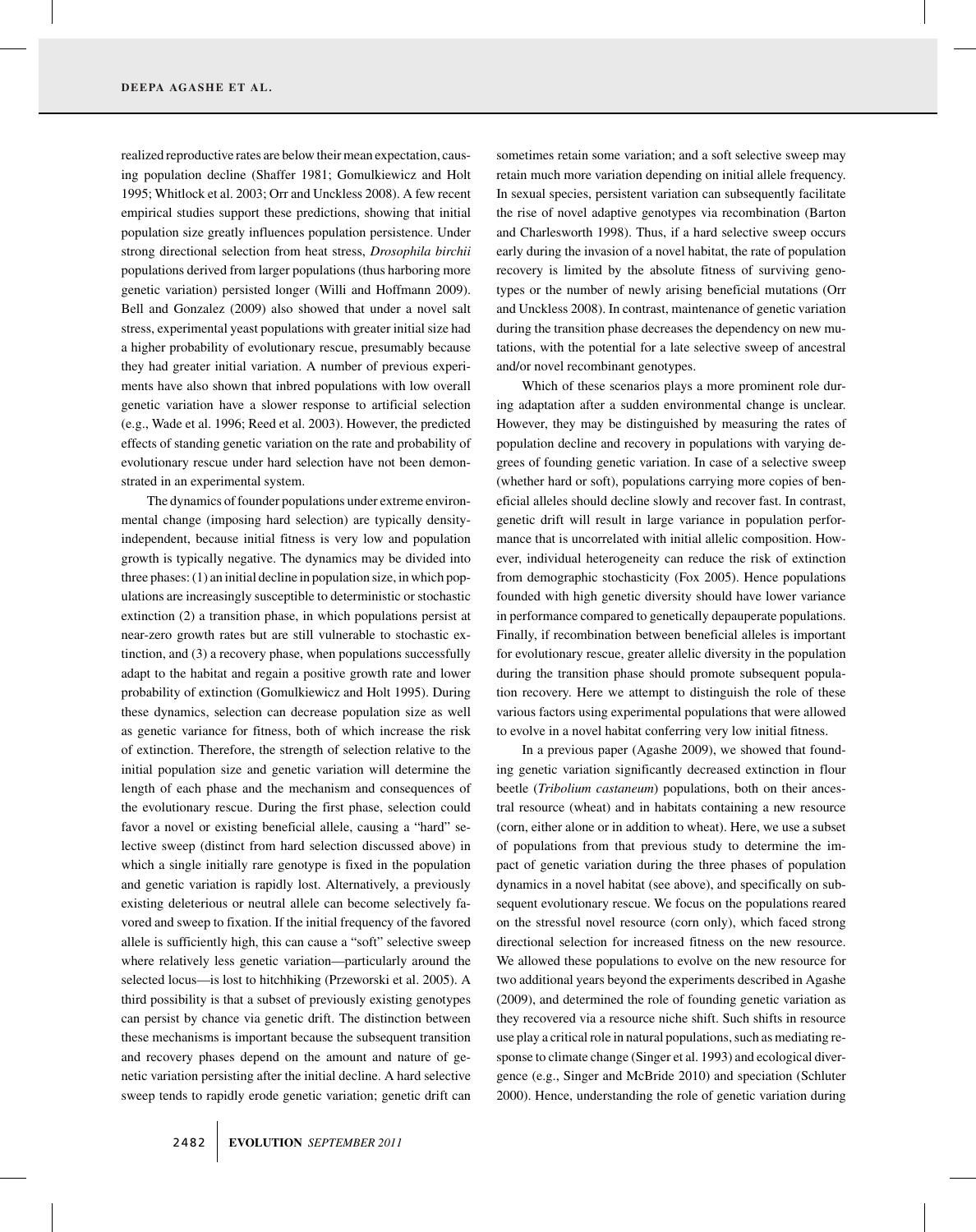| Strain            | Fecundity<br>$n = 36$ females |                | % Egg survival<br>$n = 150$ eggs |                  | % Larvae choosing corn patch<br>$n = 46$ larvae |  |
|-------------------|-------------------------------|----------------|----------------------------------|------------------|-------------------------------------------------|--|
|                   | Wheat                         | Corn           | Wheat                            | Corn             |                                                 |  |
| $Col-2$           | $16.25 \pm 4.8$               | $1.5 \pm 0.65$ | $100 \pm 0$                      | $85.7 \pm 0.03$  | $43.48 \pm 0.07$                                |  |
|                   | (5.36)                        | (1.97)         |                                  |                  |                                                 |  |
| Pak-3             | $19.8 \pm 3.08$               | $5.4 \pm 1.29$ | $100 \pm 0$                      | $54.45 \pm 0.04$ | $15.21 \pm 0.05$                                |  |
|                   | (4.3)                         | (2.78)         |                                  |                  |                                                 |  |
| $Z - 7$           | $8.33 \pm 1.67$               | $1.0 \pm 0.58$ | $86.65 \pm 0.03$                 | $61.65 \pm 0.04$ | $13.04 \pm 0.05$                                |  |
|                   | (3.16)                        | (1.86)         |                                  |                  |                                                 |  |
| $T_{\text{iw-5}}$ | $18.6 \pm 1.54$               | $1.4 \pm 1.17$ | $87.35 \pm 0.03$                 | $6.75 \pm 0.02$  | $34.78 \pm 0.07$                                |  |
|                   | (3.04)                        | (2.65)         |                                  |                  |                                                 |  |

#### Table 1. Trait variation among four experimental strains.

**Mean ± standard error for three traits are shown, with** *n* **individuals measured per strain per flour type (where applicable). Standard deviation for fecundity is shown in parentheses. Table modified from Agashe 2009.**

resource niche shifts is important to understand and predict these phenomena.

As described in Agashe (2009), we transferred *T. castaneum* adults from their ancestral food source and habitat (wheat flour, "W") to a novel and suboptimal resource (corn flour, "C"). Experimental populations were founded with different proportions and combinations of four beetle strains that varied with respect to fitness-related traits on wheat and corn flour (Tables 1 and 2). Previous studies have documented additive genetic variation for fitness in *T. castaneum* (Hardin et al. 1967; Via and Conner 1995), and suggest that populations can successfully adapt to corn (Inouye and Lerner 1965). However, the population dynamics during this niche shift, and the genetic mechanisms responsible for it, remain unclear. To bridge this gap, we measured (1) the rate of population decline and extinction or recovery, and (2) the change in various fitness-related traits—fecundity, egg survival, larval development rate, and rate of egg cannibalism. We show that although genetic variation facilitates adaptation to novel habitats, its effect is apparent only on some of the traits that are relevant for adaptation. Additionally, our data show that even with low initial population size, sufficient founding genetic variation can allow populations to consistently escape extinction.

# *Methods*

### EXPERIMENTAL POPULATIONS

As mentioned earlier, the experimental populations used in this study were a subset of those described previously ("corn populations" in Agashe 2009). Therefore, here we only summarize key elements of the experimental design; further details can be found in Agashe (2009). We initiated experimental populations using 120 randomly picked adult beetles from stocks of four laboratory strains of *T. castaneum* (Col-2, Pak-3, Z-7 or Tiw-5). These strains differed in various fitness-related traits on wheat and corn resources (Table 1), and interbred freely after mixing in the experimental populations. We created four different levels of genetic variation (GV) using varying proportions of each of the four strains, maximizing replication at the two extreme levels of genetic variation (Table 2). Although time and labor constraints allowed us to focus on combinations of only four strains, these four were picked randomly from available stocks that were maintained under similar transfer and population sizes for ∼250 generations after collection from various locations. Therefore, our populations contain a small but representative sample of available genetic variation in *Tribolium* with similar levels of within-strain variability in fecundity (standard deviations in Table 1; however,

#### Table 2. Experimental design.

| Genetic variation<br>(no. of strains) | No. of possible strain<br>combinations | No. of Beetles per<br>strain | %Beetles per<br>strain | Replicates per<br>combination | Total<br>populations |
|---------------------------------------|----------------------------------------|------------------------------|------------------------|-------------------------------|----------------------|
| Least $(1)$                           | $4$ (C/P/Z/T)                          | 120                          | 100                    |                               | 20                   |
| Low $(2)$                             | 6 (CP/ PZ/ ZT/ CT/ CZ/ PT)             | 60                           | 50                     |                               | 12                   |
| Medium $(3)$                          | 4 (CPZ/ PZT/ CPT/ CZT)                 | 40                           | 33                     |                               |                      |
| High $(4)$                            | $1$ (CPZT)                             | 30                           | 25                     |                               |                      |

**The four** *T. castaneum* **strains are denoted C (Col-2), P (Pak-3), Z (Z-7), and T (Tiw-5).**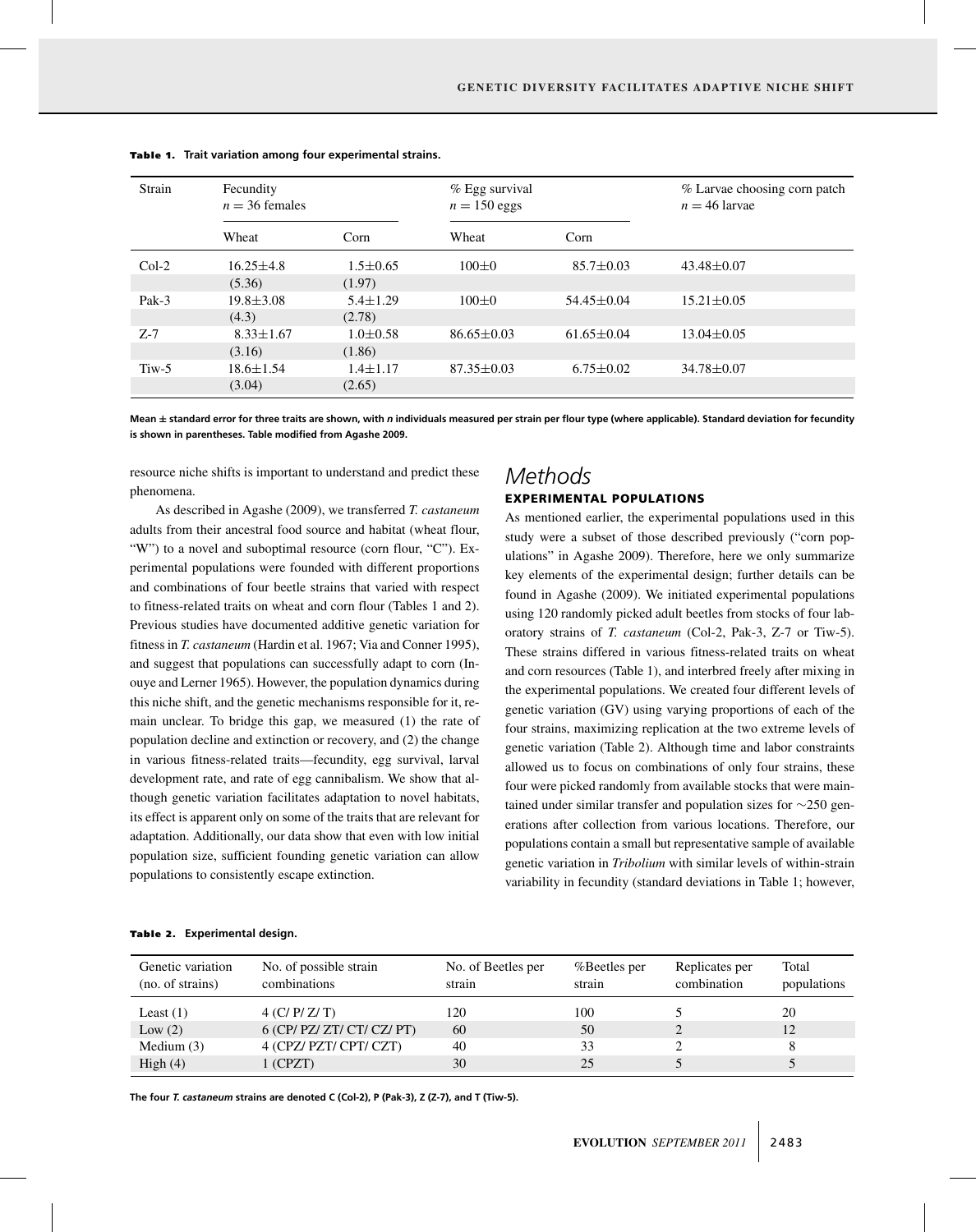strain Col-2 has slightly greater variation for fecundity on wheat:  $P = 0.043$ . We do not report within-strain variability for the other traits, because eggs and larvae from different females were pooled for these assays (see below). As expected, combining the various strains led to greater initial variability (e.g., seen for fecundity on wheat, measured on females from founding populations; Fig. S1). It is important to note that this initial variability is likely to have changed during the experiment due to recombination, selection, and population size reduction.

Two replicate single-strain populations (one each of Col-2 and Z-7) were accidentally spilled during the study, decreasing the number of replicates of these strains from five to four. For the first 36 weeks of the experiment, we censused all adults, larvae, and pupae, and transferred live individuals to fresh corn flour every other week (as described in Agashe 2009). After 36 weeks, live individuals were transferred to fresh flour once every two months without census, except for a census of adults two years from the start of the experiment (described here in the Results section).

## QUANTIFYING POPULATION PERFORMANCE IN THE NOVEL CORN HABITAT

We used three measures of population performance in the novel corn habitat, corresponding to the three phases of population dynamics described in the Introduction.

#### *Rate of initial population decline*

All populations declined during the first 10 weeks of the experiment (except one replicate each of strains Z-7 and Pak-3; Fig. 1), although new adults were added to most populations during this period. We estimated  $t_{1/2}$ , the time taken for replicate populations of each strain combination to reach half the founding population size of 120 adults. Pooling data from replicates within each strain combination, we used a generalized additive model (gam) in R (R Development Core Team 2008) to fit a nonparametric smoothing curve describing the change in population size over time (Fig. 1), using the "predict" function to estimate  $t_{1/2}$ . Because  $t_{1/2}$  measures the net effect of birth and death events, it is an estimate of population performance during the initial decline phase in the novel corn flour. We then used an analysis of variance (ANOVA) to test for a significant effect of genetic variation on  $t_{1/2}$ .

#### *Probability of population extinction*

For replicate populations of each strain combination, we quantified the proportion that went extinct during the study, described in a previous paper (Agashe 2009). Alleles from each of the four strains could also affect extinction, either simply via their presence in the founding group, or as a function of their proportion in the founding group. To estimate these effects, we used generalized linear models (GLM) with binomial errors to test whether the

probability of extinction depends on (1) the presence or absence of a focal strain (a binary variable); or (2) the proportion of adults from a focal strain that were used to found the initial population. Each GLM (1 and 2) was tested separately for each of the four strains.

#### *Rate of population recovery*

For populations that did not go extinct, we used nonparametric smoothing (described above) to determine the lowest population size of each strain combination, and calculated the slope of the subsequent increase in population size. This slope represents the population growth rate during the recovery phase, which is the rate of adaptation to the novel corn resource. We used Pearson's product moment correlation to test whether the slope was correlated with the degree of founding genetic variation.

#### FITNESS ASSAYS

(1) Fecundity assays were carried out at week two and, for surviving populations, one and two years after the start of the experiment. We randomly chose six to eight females from each population and isolated them in vials containing 1 g of either wheat or corn flour. After allowing them to oviposit for a day, we moved them to another vial containing the alternative resource, and counted the number of eggs laid in each vial. For each female, we repeated the process to get two counts of fecundity in each flour type (total 48 h per female per flour type). We calculated the proportion of total eggs laid in corn per female. Because females and the eggs they laid were exposed to wheat flour during the assay, we discarded these females rather than returning them to their source population.

(2) To calculate egg survival and larval development rate, we collected eggs obtained from the above assay (up to 10 per female) and isolated them individually (to prevent cannibalism by larvae) in 0.5-mL plastic vials containing the flour type in which they were laid. During weekly checks, we discarded dead individuals in vials, and supplied live larvae or pupae with fresh flour. We discarded eclosed adults and noted the week of eclosion to quantify the development rate from egg to mature adult. For each population, we noted the proportion of eggs that developed into mature adults to quantify % survival in corn and wheat. Due to time constraints, we measured development rate in corn and wheat and egg survival in wheat only during the two-year fecundity assay.

(3) Two years after the start of the experimental populations, we measured the cannibalism rates of beetles from the evolved corn populations and compared them with cannibalism rates in single-strain ancestral wheat populations, with five trials for each population. In each trial, we placed three males and three females in a 35-mm Petri dish with 2 g corn flour containing 5% neutral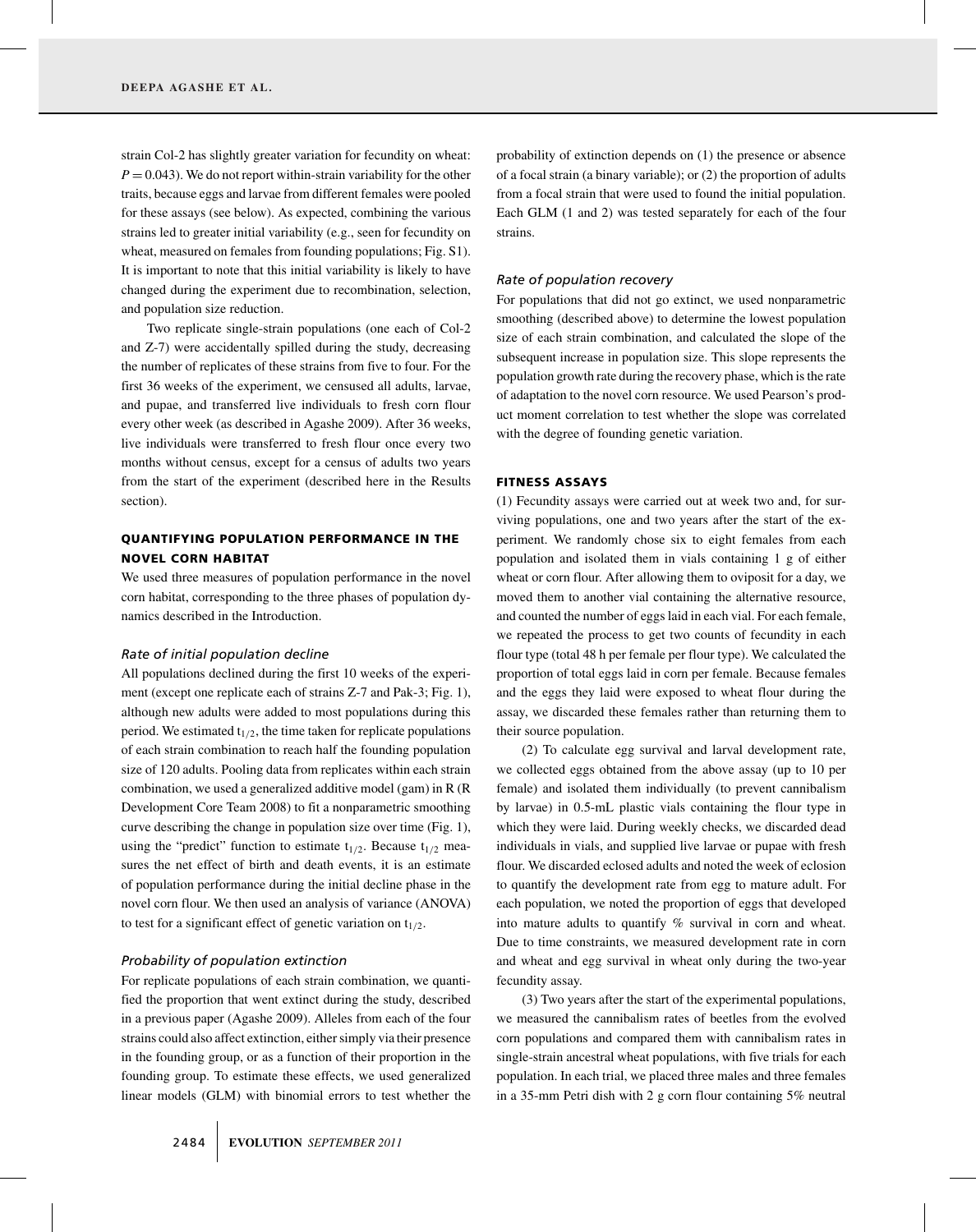

Figure 1. **(A) Each panel shows data for replicate populations of a given strain combination within each level of genetic variation (GV): four combinations for single-strain (GV = 1) populations; six combinations of two strains each (GV = 2); four combinations of three-strain populations (GV = 3), and a single strain combination with the highest diversity (GV = 4) founded using all four strains. Founding strain combinations (abbreviated as in Table 2) are shown in the top left corner of each panel. Smoothed lines were predicted from a generalized additive model, excluding data from one population each from strains Z and P (bottom left panels) that increased in size** during weeks 4–6. Horizontal dashed lines indicate population sizes of 0 (extinction) and 60 (corresponding to t<sub>1/2</sub>). (B) Number of adults **in persisting populations two years after the beginning of the experiment. Each point shows data for a single population of a given strain combination. For GV = 4, data for four replicate populations are shown.**

red (a vital nontoxic stain that coats freshly laid eggs and stains them pink, Rich 1956). After 48 h, we sifted out stained eggs, and counted and distributed them between two 1 g layers of fresh, unstained corn flour. We returned the six adults to this fresh flour and allowed them to cannibalize for 24 h, after which we counted the remaining pink eggs (eggs laid during this period were unstained and thus could be distinguished from older, pink eggs). We calculated the per capita rate of cannibalism as the number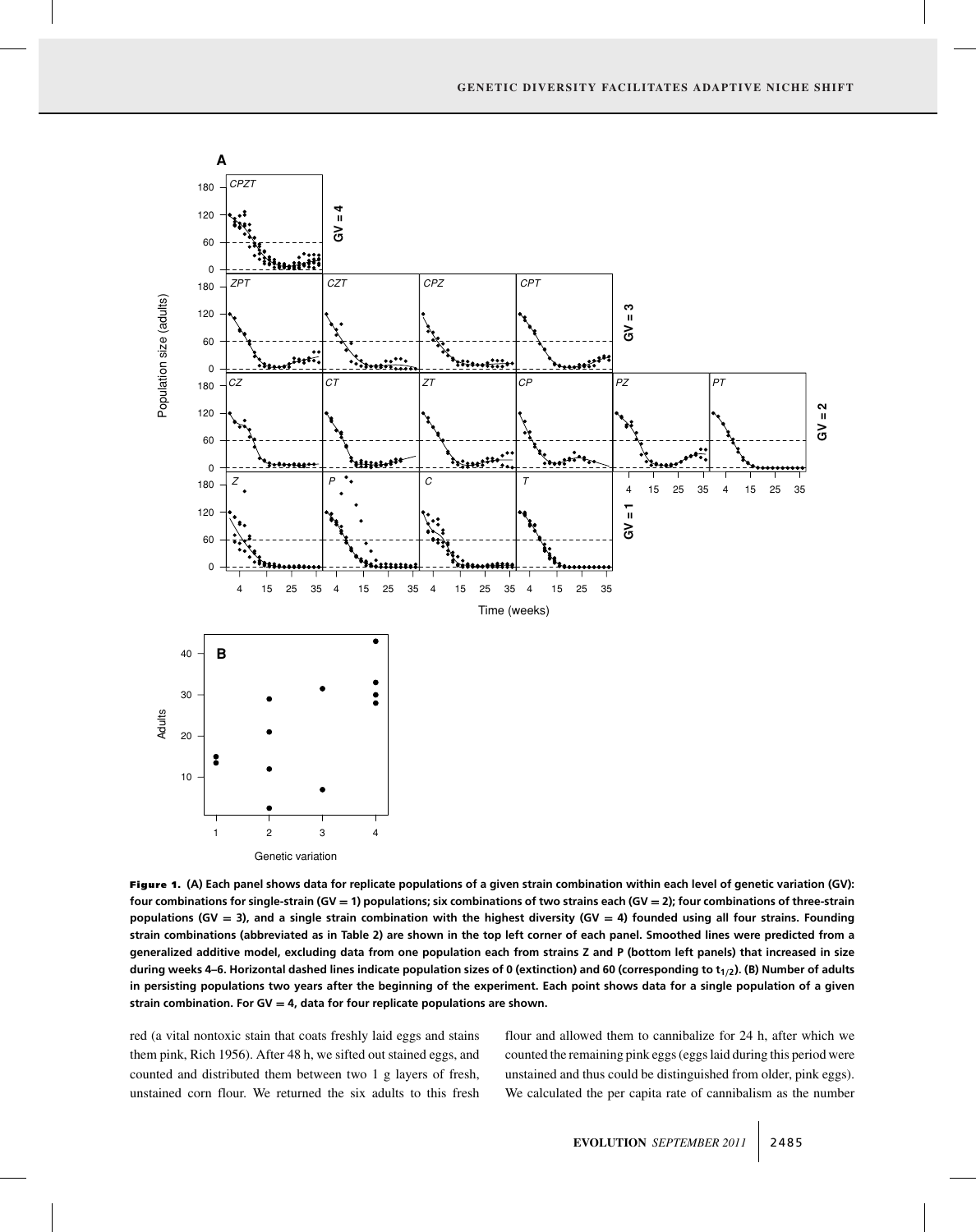of eggs cannibalized (No. of pink eggs remaining − No. of pink eggs introduced), divided by the number of adults.

#### LARVAL RESOURCE PREFERENCE ASSAY

Initially, most larvae offered a choice between wheat and corn flour patches showed an aversion to corn (Table 1). To test whether larval acceptance of the novel corn resource increased during adaptation to corn, we assayed larvae in surviving corn populations after two years (as described in Agashe 2009). Because populations now had much fewer larvae, we pooled results from larvae from multiple populations of a given strain combination to get an overall metric of larval behavioral resource preference.

# *Results*

As expected from their low initial fitness on corn, all populations declined in size after introduction to the novel corn habitat (weeks 2–10, Fig. 1A), and 45% of populations went extinct. The eggto-adult development time in corn flour is typically at least four weeks, and egg survival in corn flour is very low (Table 1, also see Imura 1991; Via 1991). Therefore, population size in the first few weeks of the experiment depended on the degree to which founding individuals could subsist and reproduce on corn flour. Genetic variation did not affect the time required for populations to decline to half their original size,  $t_{1/2}$  ( $r = 0.16$ ,  $P = 0.57$ ).  $t_{1/2}$ was also not correlated with the proportion of extinct populations within each level of genetic variation  $(r = -0.4, P = 0.59)$ , indicating that survival and performance of the founding generation did not determine the overall probability of population extinction or persistence. Genetic variation (GV) altered within-population variability in fecundity on wheat but not corn (Fig. S1, ANOVA, effect of GV: in wheat,  $P = 0.038$ , in corn,  $P = 0.115$ ). Accordingly, all populations produced similar number of larvae during the first two weeks (103  $\pm$  2.2; effect of genetic variation:  $P =$ 0.8). However, as described previously (Agashe 2009), genetic variation significantly decreased the overall probability of population extinction: with increasing genetic variation (one, two, three, or four founding strains), the probability of extinction was 88.8%, 23%, 12.5%, and 0%. The presence of Pak-3, Col-2, or Z-7 founders also significantly decreased extinction (GLM: proportion extinct populations ∼ presence of focal strain; for Pak-3, *P* = 0.02; for Col-2, *P* < 0.001; for Z-7, *P* = 0.03; for Tiw-5, *P* = 0.38). However, the proportion of founding adults contributed by each strain did not affect extinction probability (GLM: proportion of extinct populations ∼ proportion of adults from focal strain;  $P > 0.13$  for each strain).

Populations that did not go extinct began to recover from the initial decline (Fig. 1A), representing sufficient adaptation to the novel corn resource to permit a positive growth rate. As expected, the rate of population recovery was positively correlated with founding genetic variation ( $r = 0.99$ ,  $P = 0.01$ ), and translated into significantly higher adult population size of genetically diverse populations after two years (Fig. 1B; GLM,  $P = 0.02$ ). Therefore, founding genetic variation for fitness facilitated both persistence in, and adaptation to, the novel corn habitat. During adaptation, populations with greater founding genetic variation also had higher relative fecundity in corn compared to lowdiversity populations (Fig. 2A; GLM with binomial error, model: proportion eggs in corn  $\sim$  GV  $*$  time, *P* [GV] = 0.77, *P* [time] = 0.69, *P* [GV  $\times$  time] = 0.01). Egg survival in corn also increased significantly over time, but was unaffected by genetic variation (Fig. 2B; GLM, full model: proportion survived  $\sim$  GV  $*$  time, AIC = −19.56; reduced model: proportion survived  $\sim$  GV + time, AIC =  $-21.54$ , *P* [GV] = 0.07, *P* [time] < 0.001). On the other hand, egg survival in wheat did not change as a function of time or genetic variation (Fig. 2C; GLM, model: proportion



Figure 2. **(A) Relative female oviposition in corn as a function of time (years from the start of the experiment). (B and C) Egg survival to adulthood as a function of time, for eggs isolated in corn (B) and wheat (C) flour. Points, scattered slightly on the** *x***-axis for clarity, are shaded to indicate increasing founding GV: empty circles show data for GV = 1 and black filled circles show data for GV = 4. Lines connect means at each time point, for GV = 1 (dashed) and GV = 4 (solid).**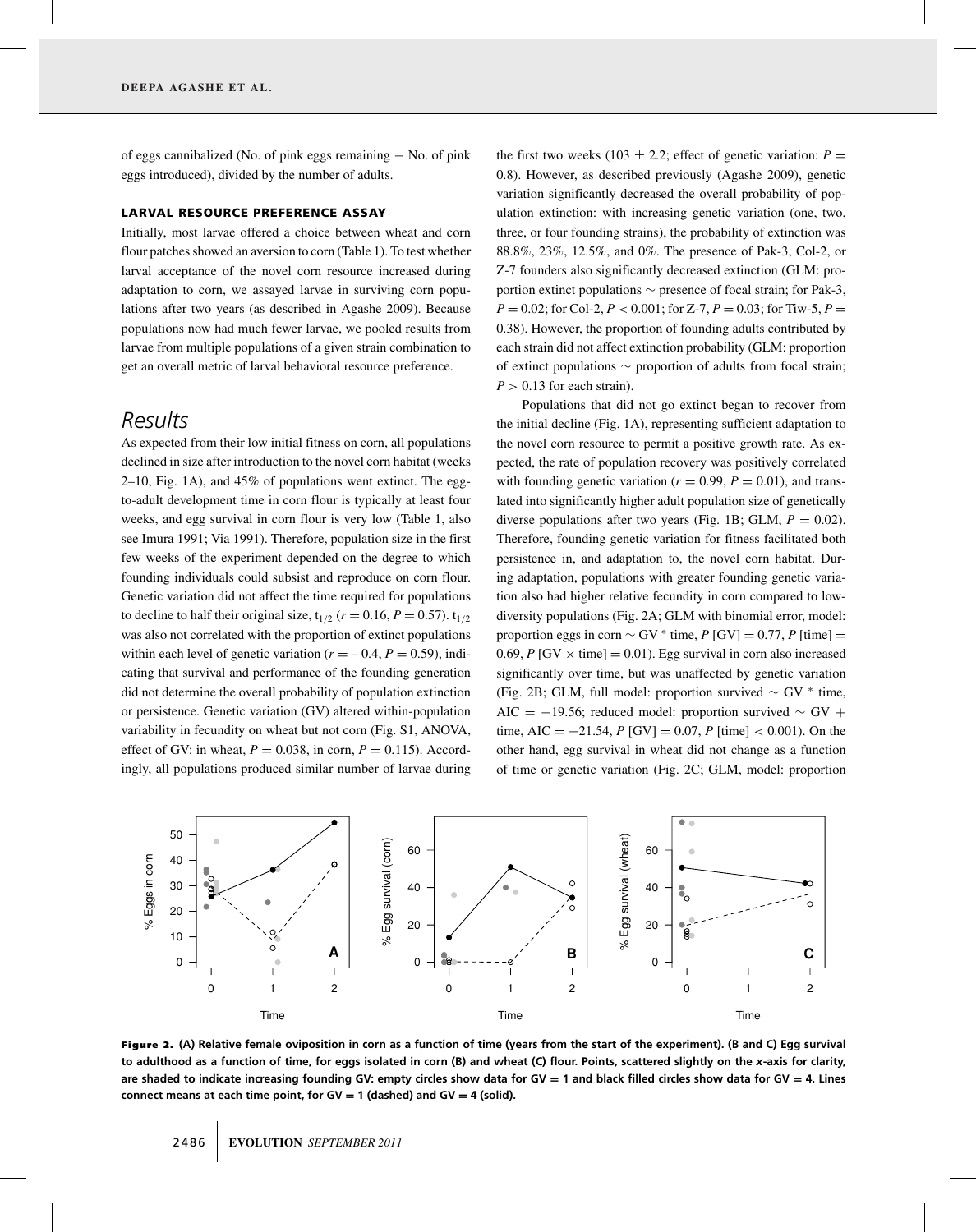

Figure 3. **Per capita cannibalism (in corn) of adult beetles sampled from wheat-adapted (ancestral) and corn-adapted (evolved) populations. Points are slightly scattered along the** *x***-axis for clarity, and shaded to indicate increasing founding GV: empty circles show data for GV = 1 and black filled circles show data for**  $GV = 4.$ 

survived  $\sim$  GV  $\times$  time, *P* > 0.1 for all effects). Note that average egg survival at time 0 is lower than those measured for stock populations (Table 1), likely because females from experimental populations had already been exposed to stressful corn flour for two weeks before the assay.

In *T. castaneum*, cannibalism is thought to be adaptive in nutritionally poor habitats, helping populations survive periods of large mortality (Via 1999). Therefore, we tested whether cannibalism had increased as populations evolved in the corn habitat. We found that the per capita rate of egg cannibalism in corn increased significantly from 0.1 eggs/day/adult in the ancestral wheat-adapted populations to 0.42 eggs/day/adult in the cornadapted populations (Fig. 3; Welch two-sample *t*-test,  $P = 0.003$ ). Comparing single-strain and four-strain corn-adapted populations (for which multiple populations were tested), we found no effect of genetic variation on the mean cannibalism rate (Welch twosample *t*-test,  $P = 0.64$ ).

Larval development rate in both corn and wheat increased significantly during adaptation to corn, with most eggs maturing to adulthood about a week earlier than at the start of the experiment (Fig. 4; paired *t*-test for change in mode of development time: in corn,  $P = 0.03$ ; in wheat,  $P < 0.001$ ). Unfortunately, due to low population size in corn we did not have sufficient larvae from each population and therefore we could not test for an effect of genetic variation on the change in development rate.

Lastly, after two years, 72% of tested larvae  $(n = 18)$  from corn populations chose corn over wheat flour in two-resource choice assays. This represents a significant increase in corn acceptance compared to the maximum acceptance measured before



Figure 4. **Initial (open circles, dashed lines) and final development rate (filled circles, solid lines) of eggs isolated from populations that evolved in corn, measured as the proportion of adults emerging each week in corn (A–C) and wheat (D–F) flour. Panels show single-strain Col-2 populations (A, D), single-strain Pak-3 populations (B, E), and high-diversity CPZT populations (C, F).**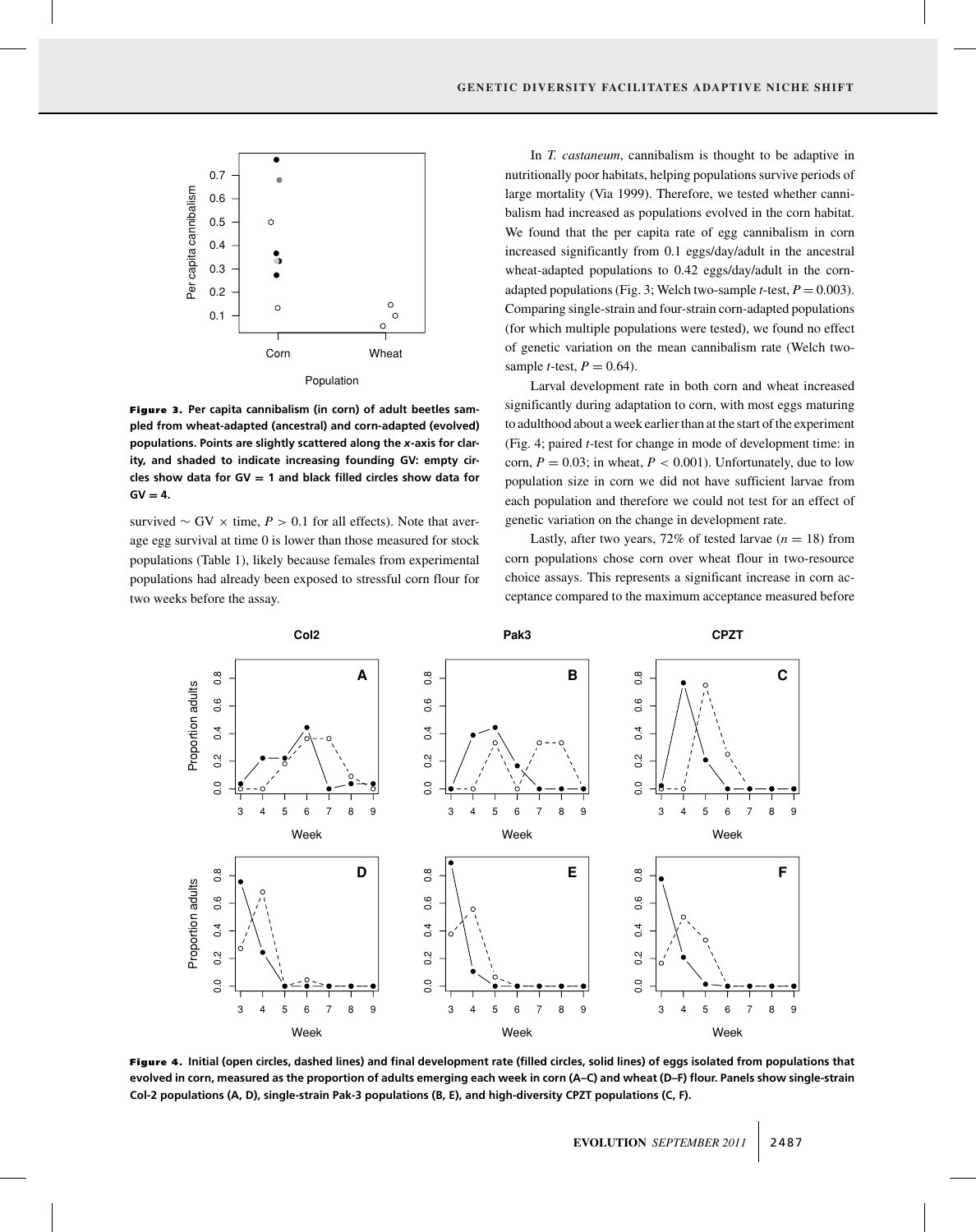starting the experiment (43.48% for larvae of strain Col-2,  $n =$ 46, see Table 1; two-sample test for equality of proportions,  $P =$ 0.038). Therefore, during adaptation to corn, larvae in the corn populations also underwent a behavioral shift in acceptance of the novel suboptimal resource.

# *Discussion*

In a constant novel environment, the rate of increase in fitness of an organism is proportional to the degree of additive genetic variance in fitness at that time (Fisher 1930; Price 1972). This prediction is indirectly supported by experiments showing that irradiated and hybrid *Drosophila* populations had greater population size at different temperature regimes, presumably because they carried novel mutations that increased genetic variance (Ayala 1965; Ayala 1968). Recently, Pujol and Pannell (2008) also showed that in the plant *Mercuralis annua*, reduced genetic variation at range margins was associated with reduced response to selection for pollen production. Finally, our previous work shows that under strong resource competition for an ancestral resource, founding genetic variation in *T. castaneum* populations increases the rate of dietary niche expansion onto a novel resource patch within a heterogeneous habitat (Agashe and Bolnick 2010). Here, we quantified adaptation by wheat-adapted flour beetle populations experiencing strong directional selection after sudden transfer to a novel corn habitat, that is in the complete absence of the ancestral wheat resource. Although some experimental populations went extinct, others adapted successfully to the suboptimal corn resource. In support of Fisher's theorem, we found that recovery-phase growth rate increased as a function of founding genetic variation for fitness on corn, translating into higher population size and fitness at the end of the experiment. Below we discuss the possible mechanism(s) responsible for the observed rapid adaptation to corn, and variation in rates of extinction and adaptation.

## DYNAMICS OF EVOLUTIONARY RESCUE

A few mathematical models have predicted conditions in which closed populations could evolve sufficiently fast to avoid extinction in a novel environment (Gomulkiewicz and Holt 1995; Orr and Unckless 2008; Gomulkiewicz and Houle 2009). Persistence is more probable when populations start out at sizes greater than a critical extinction threshold (e.g., larger than 100). Persistence is also easier when fitness variation is largely heritable, and initial maladaptation is low. Thus, models generally predict that only weakly maladapted populations with large initial sizes can persist in novel habitats. In our current experiment, populations had a low initial size of 120 adults, which is close to the proposed extinction threshold. All populations were also strongly maladapted to the novel corn habitat. For instance, whereas the corn populations each had an average of 103 larvae within the first two weeks, identical populations maintained in the ancestral wheat resource produced ∼877 larvae in the same period (larval census data shown in Supplement 1, Agashe 2009). Furthermore, in about 7.5 weeks (less than two generations), all corn populations underwent a 50% reduction in initial population size. Despite the low starting population size and high initial maladaptation, however, most multistrain populations adapted to the novel corn habitat rapidly enough to avoid extinction. Although our experiment was not designed to directly test the models mentioned above, our results suggest that the model predictions are generally correct with respect to the importance of standing genetic variation. When populations were limited by standing genetic variation, most of them went extinct; but when starting out with large genetic variation for fitness components on corn, most adapted fast enough to avoid extinction.

The population dynamic and fitness data that we collected offer the potential to infer the roles of genetic drift, selection, and recombination during adaptation to corn (see Introduction). Adult *T. castaneum* are remarkably resistant to starvation and, in some cases, can survive a few weeks without food in isolation (Sokoloff 1977). Although the initial phase of decline in adult numbers was a net effect of birth and death, the number of new adults that emerged in most populations during this period was very small (usually less than 10), such that any differences in fecundity and egg survival were negligible relative to the overall high mortality rate. Therefore, the initial population decline reflects nonselective starvation-related mortality rather than fecundity- or egg survival-based fitness on corn specifically, which may explain the lack of a significant effect of genotype or genetic variation on the rate of population decline. Following the initial decline, however, high founding genetic variation successfully prevented extinction (Agashe 2009). Founding genetic variation also increased the rate of subsequent recovery and adaptation (Figs. 1 and 2). This positive effect of genetic variation could have resulted from selective fixation of existing beneficial alleles, and/or novel beneficial allele combinations generated by recombination among strains. Below we attempt to distinguish these mechanisms and infer the roles of selective sweeps, genetic variation, and recombination during adaptation to the novel corn resource.

Our data suggest that alleles from Col-2 and Pak-3 strains were necessary but not sufficient for consistent successful adaptation to corn. The only single-strain populations that persisted for two years were founded using adults from Col-2 or Pak-3 strains, and these strains were present in all but one surviving multistrain population (ZT). This pattern of extinction indicates that alleles from Col-2 and Pak-3 strains were necessary for persistence and adaptation in corn. Evidence that these two strains were not sufficient for corn adaptation is obtained by examining the rate of adaptation as a function of initial genotype frequencies. If fixation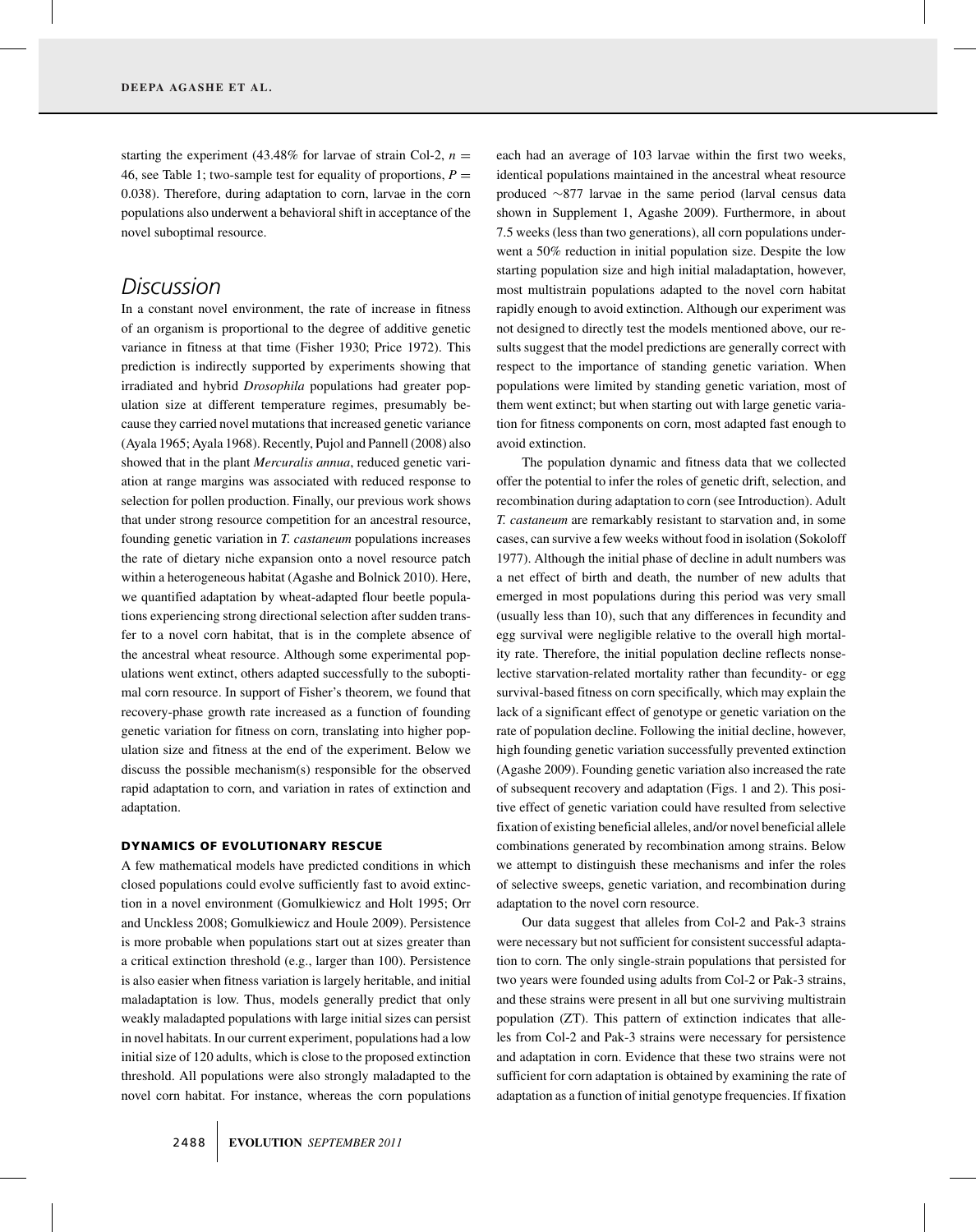of alleles from either of these two strains were the sole explanation for higher survival and faster adaptation, we would expect the rate of recovery to be lower in high-diversity populations (where these strains contributed only 25% of alleles) than in medium or low-diversity populations (containing 33%, 50%, or 100% of Col-2 or Pak-3 alleles) (Orr and Unckless 2008). Instead, we observed a positive correlation between rate of recovery and genetic diversity, and found that the proportion of founding adults from each strain did not affect extinction. Thus, although the presence of Col-2 or Pak-3 genotypes reduced extinction and increased the rate of recovery, the initial frequency of these strains had no equivalent effect. On the other hand, the significant positive effect of genetic variation on population recovery rate and final population size (Fig. 1B) suggests that interactions with alleles from other strains were also important for adaptation. Therefore, it is likely that recombination between strains led to the emergence of novel genotypes that enhanced the rate of adaptation in multistrain populations.

Thus, our data strongly support an important role for recombination during adaptation in high-diversity populations. However, we have limited ability to confirm the mechanisms responsible for adaptation in low-diversity populations. For instance, it is unclear why only two specific replicate populations of Col-2 and Pak-3 managed to recover and adapt to corn, whereas all five replicates of high-diversity populations survived (Fig. 1A). One explanation is that the populations were not as genetically "identical" as intended. For instance, compared to the other strains, Col-2 had slightly greater variation for fecundity on wheat. If Col-2 and Pak-3 indeed harbored greater variability for other fitness-related traits (that we were unable to detect), sampling effects in population replicates may have caused the observed variance in extinction probability. Another possibility is that genetic or demographic stochasticity played a large role in determining the dynamics of these genetically depauperate populations, leading to successful adaptation in only a few replicates. A second limitation of our study is that without specific molecular data on the loci under selection, we cannot distinguish between hard and soft selective sweeps that may have affected adaptation in lowdiversity populations. Finally, despite strong selection and sexual recombination, large linkage disequilibrium (LD) blocks from our founding strains could have persisted in our experiment, whereas natural populations typically have small LD blocks. However, many natural populations do harbor substantial LD due to migration, hybridization, and segregating inversion polymorphism; and we see a strong signal of successful recombination in our high-diversity populations. Therefore, although our results may not exactly extend to all populations (because of the way genetic variation was generated), they are broadly applicable in showing that the amount of standing genetic variation can determine the mechanism of adaptation to extreme habitats.

## FOUNDING GENETIC VARIATION AND FITNESS COMPONENTS

Density-dependent egg cannibalism plays a major role in the regulation of *T. castaneum* populations (Mertz 1972; King and Dawson 1973). Although extremely high rates of cannibalism would clearly be disfavored, egg cannibalism may sometimes be adaptive due to its nutritional benefits. For instance, compared to larvae that are deprived of eggs, larvae that are allowed to eat eggs have greater fecundity as adults (Ho and Dawson 1966) and increased development time, survival, and fecundity in a suboptimal resource (Via 1999). Furthermore, cannibalism rate has been shown to have high genetic variance, with different strains cannibalizing at different rates (Stevens 1989; Via 1999). Thus, the potential exists for selection to increase the rate of cannibalism as an adaptive mechanism for survival in novel habitats. Our data show that beetles under long-term exposure to corn flour evolved higher cannibalism rates, although we did not find significant effects of genetic variation on the evolved degree of cannibalism. As population density increases further with adaptation to corn, the relative costs and benefits of cannibalism are expected to change. It would thus be interesting to test whether cannibalism rates increase or are maintained in these populations in the long term, because cannibalism cannot increase indefinitely without decreasing population growth.

A prerequisite for evolutionary trait change is the existence of heritable variation, which was present in our founding populations for multiple fitness-related traits (Table 1). However, increasing overall founding genetic variation only facilitated the increase in relative fecundity but not survival or development rate. These different effects of genetic variation may thus reflect the amount of standing additive genetic variation for each specific trait. For instance, previous work with *T. castaneum* shows that heritability for fecundity  $(0.5 \pm 0.2)$  is greater than for early stage viability  $(0.03 \pm 0.02)$  in wheat flour (Fernandez et al. 1995), suggesting that egg viability is largely influenced by nonadditive genetic or environmental variance. Thus, exposure to the corn habitat (i.e., environmental change) may mask genetic variation for egg viability, potentially explaining the lack of an effect of genetic variation on egg viability. Although we do not have sufficient statistical power to test for effects of genetic variation on the change in development time, previously reported estimates of heritability for development rate (0 to 0.28, Via and Conner 1995) similarly suggest that effects of founding genetic variation on the rate of change in development rate would be weak or difficult to detect.

Previous studies of adaptation in novel habitats demonstrate the existence of fitness trade-offs, when adaptation to one habitat decreases fitness in another habitat (see Hereford 2009 for a recent review). However, a previous experiment with *T. castanaeum* showed a lack of genetic correlation between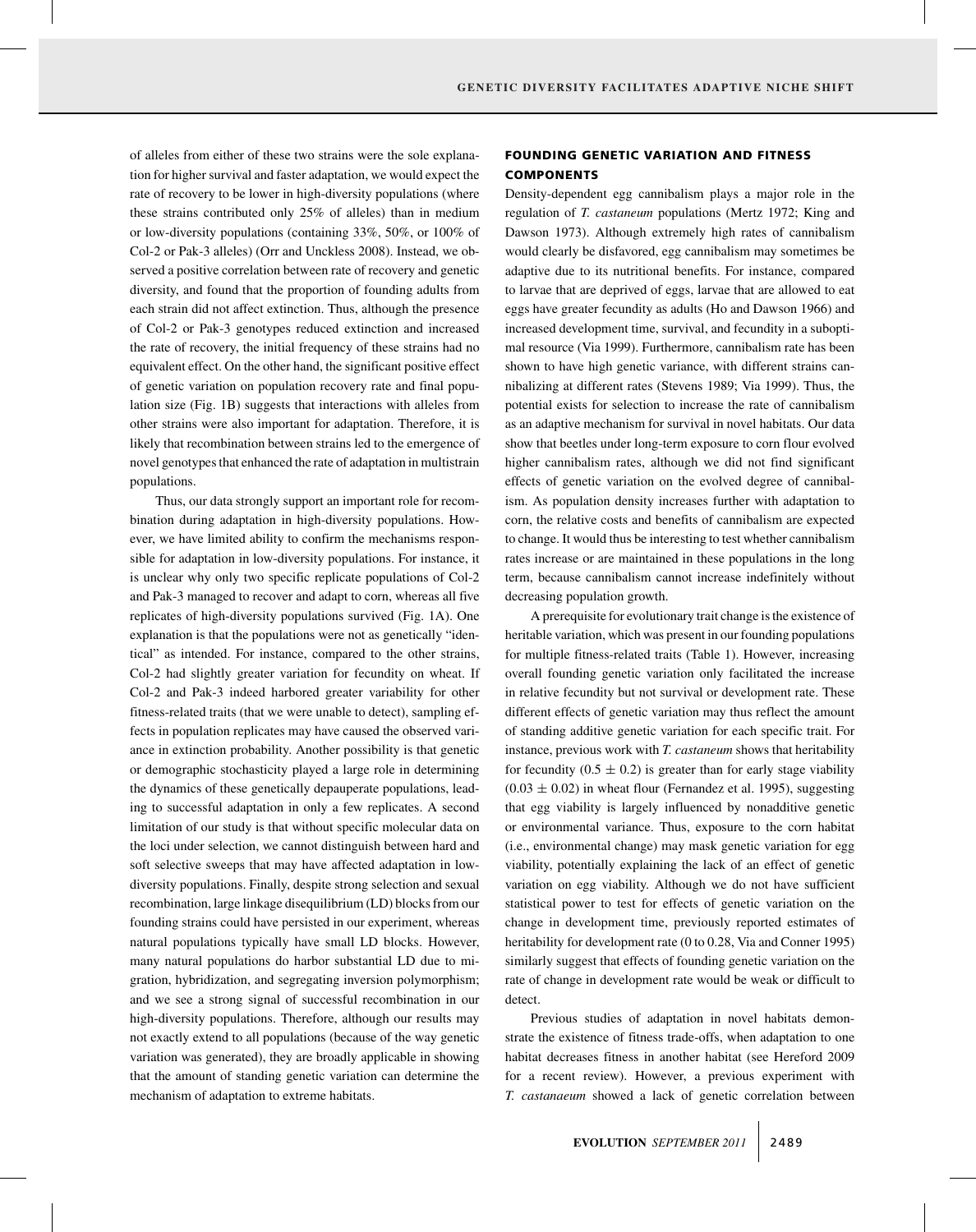development times on wheat and corn, suggesting that evolution in each environment could occur independently (Via and Conner 1995). Our experiment finds little evidence for trade-offs during adaptation: increased larval survival on corn did not alter survival on wheat. In fact, the observed adaptive increase in development rate on corn was associated with faster development on wheat. Thus, adaptation was generally beneficial across both environments.

In conclusion, we show that *Tribolium* beetles adapted to a novel resource in diverse ways, including increased per capita population growth (fitness), greater larval acceptance of the novel resource, and accelerated larval development rate. The increase in mean fitness was facilitated by founding genetic variation. Consequently, genetic variation greatly enhanced population persistence and recovery in a novel inhospitable environment, allowing populations to successfully escape extinction despite low initial population size and high degree of maladaptation. Notably, the adaptive benefits of genetic variation were apparent only for a few fitnessrelated traits. Other traits (development and behavioral resource choice) also exhibited adaptive changes but were uncorrelated with founding genetic diversity. Finally, our population census data suggest that the dynamics of adaptation may be driven by different mechanisms depending on founding genetic variation. These results thus increase our understanding of the role of founding genetic variation during adaptation under strong directional selection in new habitats. Although our experiments were conducted with laboratory populations, they address the fundamental dynamics of adaptation to drastically altered environmental conditions, and hence are also applicable for understanding species' responses to climate change.

#### ACKNOWLEDGMENTS

We thank E. Young, J. Conover, G. Calabrese, and R. Arthur for laboratory assistance and S. Dhole and W. Stutz for comments on the manuscript. This work was supported by an NSF DDIG grant (DEB 0808356) to DA and DIB; graduate research fellowships to DA from the Section of Integrative Biology, University of Texas at Austin; the Intellectual Entrepreneurship Pre-graduate Internship Program at the University of Texas at Austin; and a David and Lucille Packard Foundation grant to DIB.

#### LITERATURE CITED

- Agashe, D. 2009. The stabilizing effect of intraspecific genetic variation on population dynamics in novel and ancestral habitats. Am. Nat. 174:255– 267.
- Agashe, D., and D. I. Bolnick. 2010. Intraspecific genetic variation and competition interact to influence niche expansion. Proc. R. Soc. Lond. B 277:2915–2924.
- Ayala, F. J. 1965. Evolution of fitness in experimental populations of *Drosophila serrata*. Science 150:903–905.
- ———. 1968. Genotype, environment, and population numbers. Science 162:1453–1459.
- Barton, N. H., and B. Charlesworth. 1998. Why sex and recombination? Science 281:1986–1990.
- Bell, G., and A. Gonzalez. 2009. Evolutionary rescue can prevent extinction following environmental change. Ecol. Lett. 12:942–948.
- Blows, M. W., and A. A. Hoffmann. 2005. A reassessment of genetic limits to evolutionary change. Ecology 86:1371–1384.
- Fernandez, A., M. A. Toro, and C. Lopezfanjul. 1995. The effect of inbreeding on the redistribition of genetic variance of fecundity and viability in *Tribolium castaneum*. Heredity 75:376–381.
- Fisher, R. A. 1930. The genetical theory of natural selection. Clarendon Press, Oxford, UK.
- Fox, G. A. 2005. Extinction risk of heterogeneous populations. Ecology 86:1191–1198.
- Gomulkiewicz, R., and R. D. Holt. 1995. When does evolution by natural selection prevent extinction? Evolution 49:201–207.
- Gomulkiewicz, R., and D. Houle. 2009. Demographic and genetic constraints on evolution. Am. Nat. 174:E218–E229.
- Hardin, R. T., J. C. Rogler, and A. E. Bell. 1967. Genetic and environmental interactions in growth of *Tribolium castaneum*. Can. J. Zool. 45:139– 144.
- Hereford, J. 2009. A quantitative survey of local adaptation and fitness tradeoffs. Am. Nat. 173:579–588.
- Ho, F. K., and P. S. Dawson. 1966. Egg cannibalism by *Tribolium* larvae. Ecology 47:318–322.
- Imura, O. 1991. A comparative study of the feeding habits of *Tribolium freemani* (Hinton) and *Tribolium castaneum* (Herbst) (Coleoptera, Tenebrionidae). Appl. Entomol. Zool. 26:173–182.
- Inouye, N., and I. M. Lerner. 1965. Competition between *Tribolium* species (Coleoptera, Tenebrionidae) on several diets. J. Stored Prod. Res. 1:185– 191.
- King, C. E., and P. S. Dawson. 1973. Population biology and the *Tribolium* model. Evol. Biol. 5:133–227.
- Lande, R. 1988. Genetics and demography in biological conservation. Science 241:1455–1460.
- Lande, R., and S. Shannon. 1996. The role of genetic variation in adaptation and population persistence in a changing environment. Evolution 50:434–437.
- Mertz, D. B. 1972. The *Tribolium* model and the mathematics of population biology. Annu. Rev. Ecol. Syst. 3:51–78.
- Orr, H. A., and R. L. Unckless. 2008. Population extinction and the genetics of adaptation. Am. Nat. 172:160–169.
- Price, G. R. 1972. Fisher's 'fundamental theorem' made clear. Ann. Hum. Genet. 36:129–140.
- Przeworski, M., G. Coop, and J. D. Wall. 2005. The signature of positive selection on standing genetic variation. Evolution 59: 2312–2323.
- Pujol, B., and J. R. Pannell. 2008. Reduced responses to selection after species range expansion. Science 321:96.
- R Development Core Team. 2008. R: A language and environment for statistical computing. R Foundation for Statistical Computing, Vienna, Austria.
- Reed, D. H., E. H. Lowe, D. A. Briscoe, and R. Frankham. 2003. Fitness and adaptation in a novel environment: effect of inbreeding, prior environment, and lineage. Evolution 57:1822–1828.
- Rich, E. R. 1956. Egg cannibalism and fecundity in *Tribolium*. Ecology 37:109–120.
- Schluter, D. 2000. The ecology of adaptive radiation. Oxford Univ. Press, New York.
- Shaffer, M. L. 1981. Minimum population sizes for species conservation. BioScience 31:131–134.
- Singer, M. C., and C. S. McBride. 2010. Multitrait, host-associated divergence among sets of butterfly populations: implications for reproductive isolation and ecological speciation. Evolution 64: 921–933.